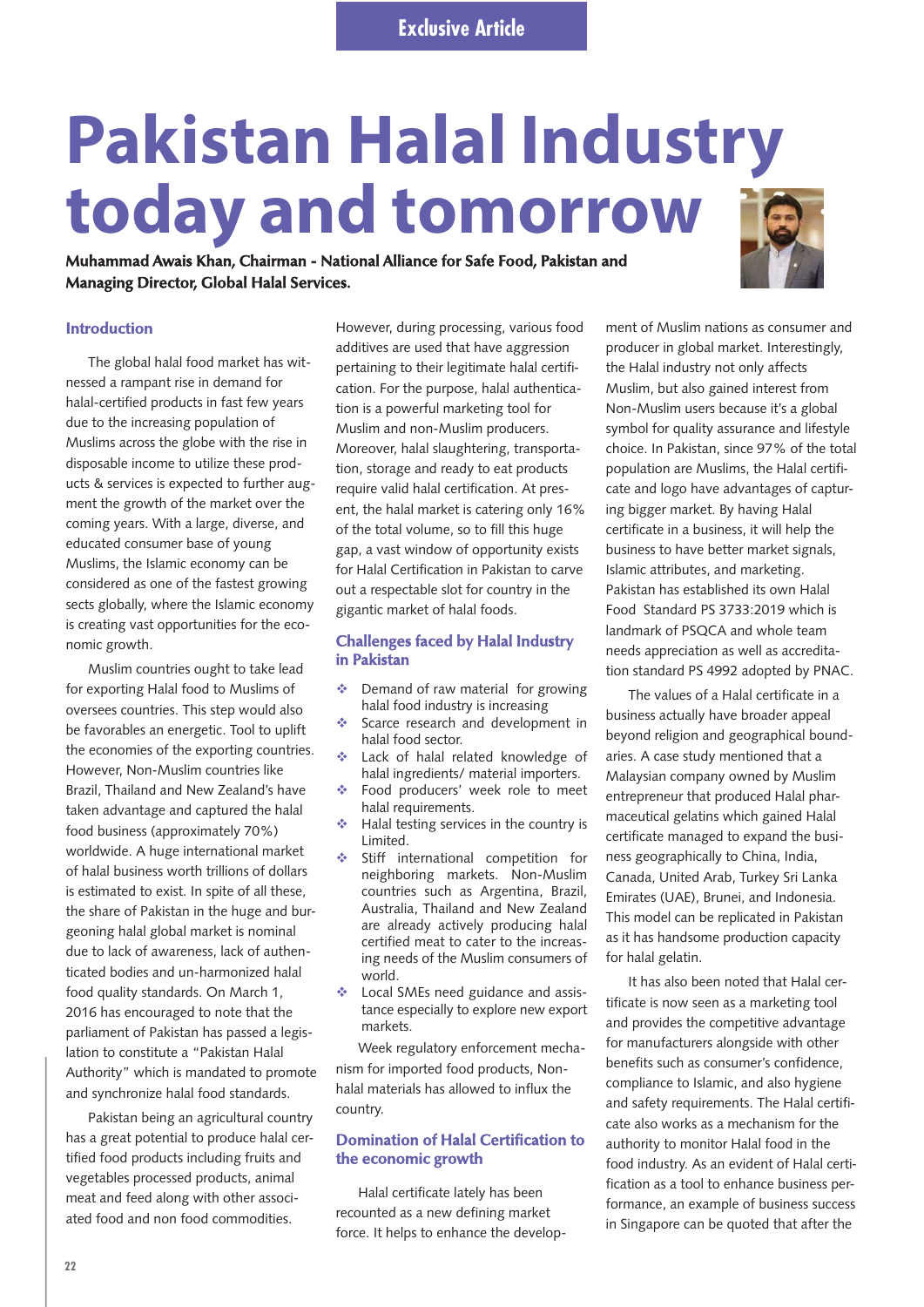# **Exclusive Article**



UAE recognized the Islamic Religious Council of Singapore (MUIS), the food export from Singapore to UAE increased by 67% in a year, as quoted from International Enterprise Singapore website. Another report indicated that a company that produced frozen food was able to widen their target market by 100% after obtaining the Halal certificate. Another survey manifest that a Europeanbased company was able to broaden its business geographically from the European market to Asian market because it has Halal certificate.

The Islamic concept of business growth stresses on the balanced satisfaction of material and spiritual needs. By following the halal certification concept, Muslim business owners are bound by business ethics that guide them to strictly follow the rules of not selling unlawful goods and products. Thus a Muslim businessman could become spiritually prosper as well by becoming a tool in promotion of Halal, cleanliness, environmental stewardship and inaugurating the Islamic brotherhood while conducting the business.

#### **Global Halal Market and Pakistan**

#### *(i) The present framework*

Malaysia has become the leader in world halal food industry. United nation have cited Malaysia as best example of halal food industry. This is because Malaysia uses a single standard for halal food development across the country and abroad. Pakistan can benchmark the Malaysian for halal food industry development. The achievement of halal food industry in Pakistan is not possible without concrete efforts and strategies for halal food development. Pakistan can get competitive edge on halal food industry as compared to other countries. A country has competitive advantage over others when consumers fell the products of one country are better than the products of other countries.

At present, Pakistan is holding a very meager share in the multibillion Global Halal market. The Halal market trades in food and beverages, pharmaceuticals, Halal meat, cosmetics, and Gelatin. The share of Pakistan in Halal market is only 0.26% which in concentrated in meat

only. Pakistan, being an Islamic republic, has a lot of potential to squeeze a larger share in this lucrative market.

Over the past few years certain efforts have been made by the Government to give uplift to this industry. An agricultural and meat market company has been established in the Punjab Province of Pakistan. There are in total around 24 Halal meat processing plants in Pakistan. However, there is still a long way ahead.

Various classes of livestock and breeds of animals are found in Pakistan. According to a survey there is almost 1:1 ratio of livestock and human population in Pakistan. Pakistan is the third biggest in the livestock production in Pakistan with a growth rate at 4.2% per annum. Livestock are fed with 100% halal food. Being an Islamic society, all the slaughtering is halal in Pakistan.

In the private sector also play its part in this market segment and facing a lot of problems. Meanwhile, there are issues like taxation, freight rates, and energy crisis. The absence of hygienic and modern slaughter houses is hampering